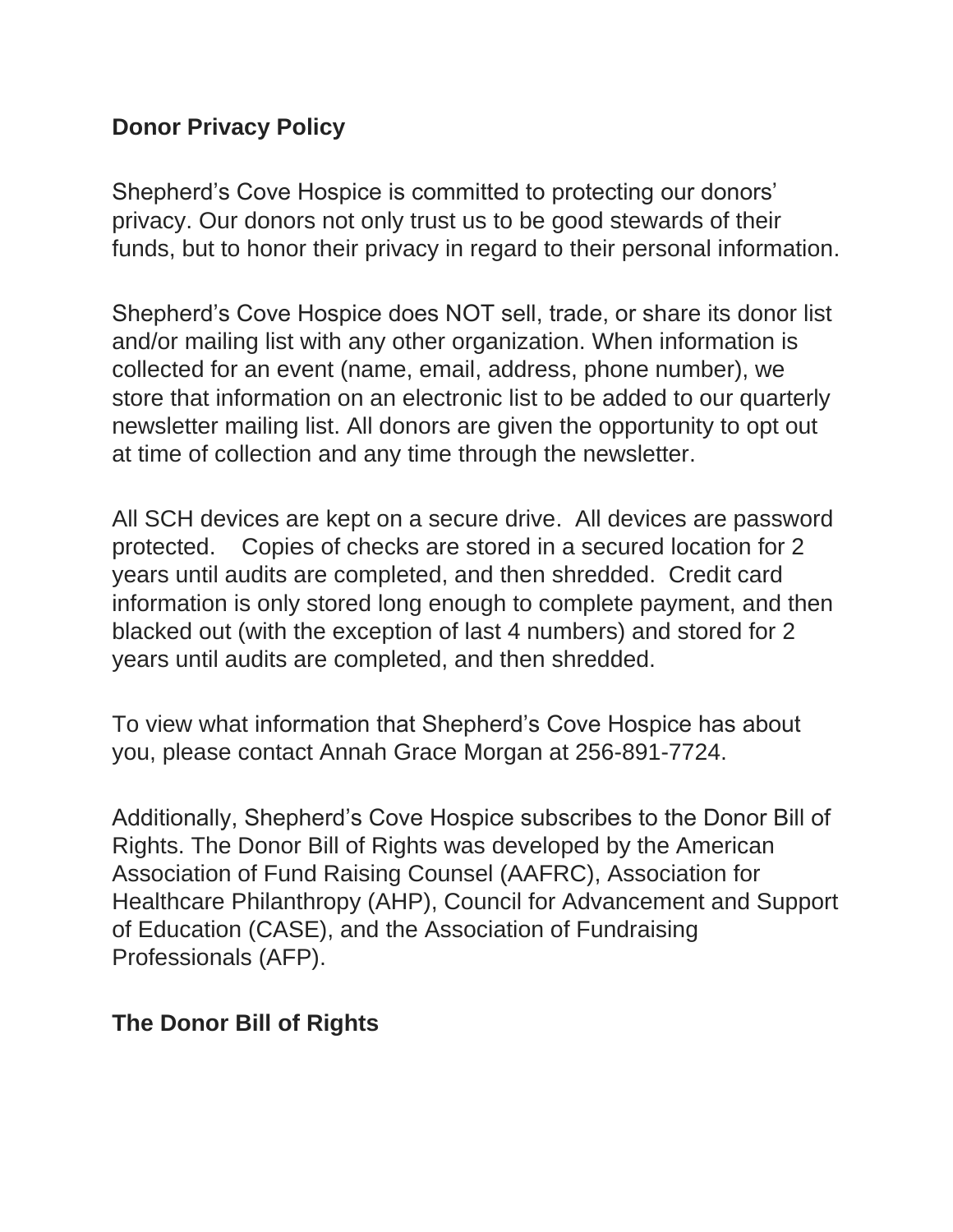Philanthropy is based on voluntary action for the common good. It is a tradition of giving and sharing that is primary to the quality of life. To ensure that philanthropy merits the respect and trust of the general public, and that donors and prospective donors can have full confidence in the nonprofit organizations and causes they are asked to support, we declare that all donors have these rights:

I. To be informed of the organization's mission, of the way the organization intends to use donated resources, and of its capacity to use donations effectively for their intended purposes.

II. To be informed of the identity of those serving on the organization's governing board, and to expect the board to exercise prudent judgment in its stewardship responsibilities.

III. To have access to the organization's most recent financial statements.

IV. To be assured their gifts will be used for the purposes for which they were given.

V. To receive appropriate acknowledgement and recognition.

VI. To be assured that information about their donation is handled with respect and with confidentiality to the extent provided by law.

VII. To expect that all relationships with individuals representing organizations of interest to the donor will be professional in nature.

VIII. To be informed whether those seeking donations are volunteers, employees of the organization or hired solicitors.